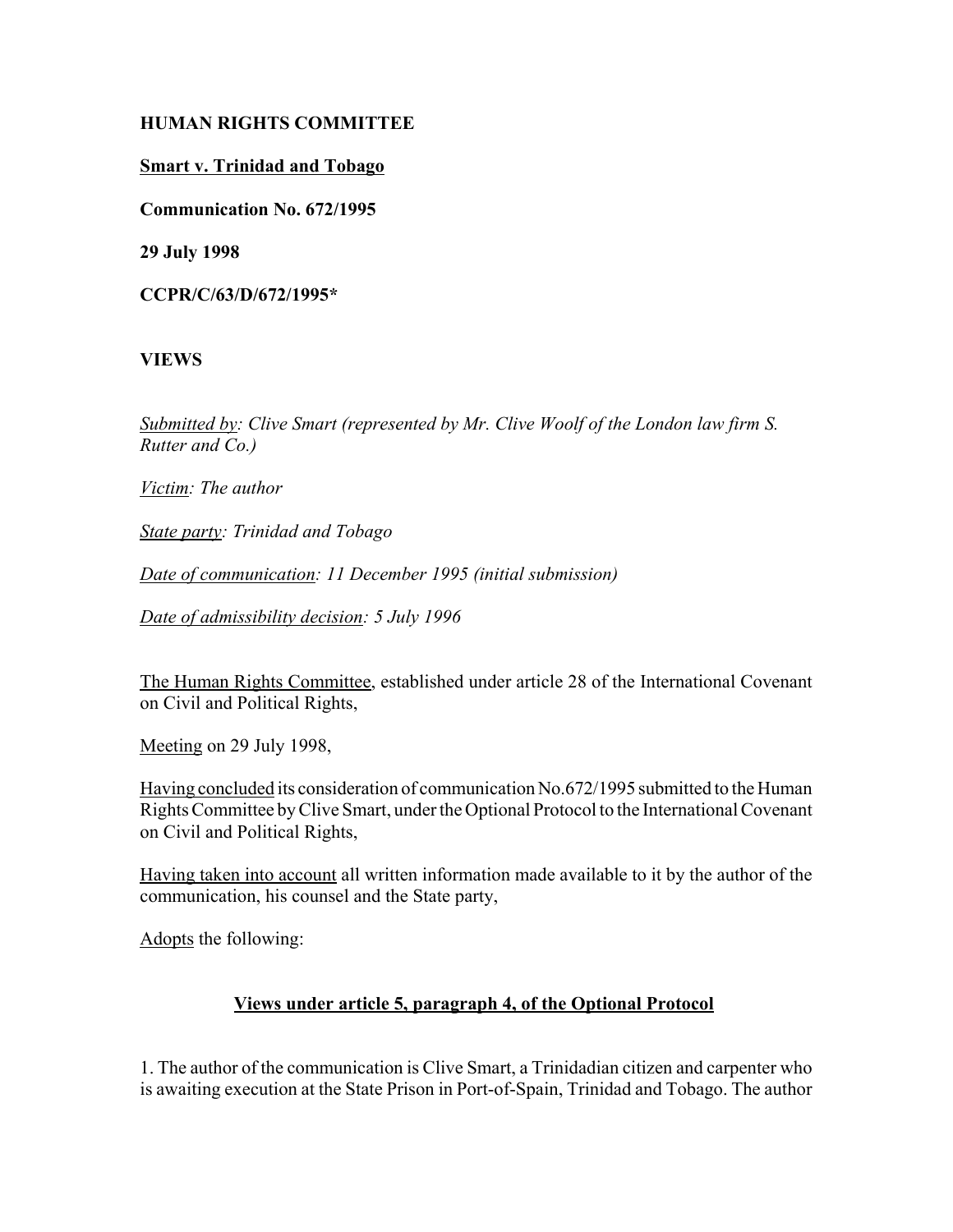claims to be a victim of a violation by Trinidad and Tobago of articles 7; 9, paragraph 3; 10, paragraph 1 and 14, paragraphs 1 and 3, of the International Covenant on Civil and Political Rights. He is represented by Mr. Clive Woolf of the London law firm S. Rutter and Co.

### The facts as submitted by the author:

2.1 On 22 June 1988, the author was arrested for the murder of one Josephine Henry. He was found guilty as charged in the Scarborough Assizes Court on 14 February 1992, and sentenced to death. His appeal was dismissed by the Court of Appeal of Trinidad and Tobago on 26 October 1994. On 11 December 1995, the Judicial Committee of the Privy Council dismissed his petition for special leave to appeal.

2.2 On trial, the prosecution's case was based on the author's evidence, who did not dispute the attack, and that of several witnesses. The author, in an apparent fit of jealousy, had attacked Josephine Henry, stabbing her 19 times.

2.3 The victim's sister, Charmaine Henry, testified that, on 22 June 1988, at 10:00 she had sent the author out of her house and told him to stay away. She claimed that some time later, she had heard loud calls of distress from her sister. She followed the cries and saw her sister struggling with the author, who was stabbing her. She stressed that her sister had been unarmed. She had implored the author to stop, ran down the road calling for help, then returned to the scene.

2.4 Another prosecution witness Hayden Griffith, testified that he had seen the author, whom he did not know, pass by his house gesticulating; he could not see who was with him. He had then seen the victim go past his window. A third witness, Michelle Quashie, at whose house the victim had been, testified that Ms. Henry had left the house and gone outside to talk to the author.

2.5 A further witness, Elizabeth Baird, who was a neighbour of Charmaine Henry, testified that she had overheard the conversation between the author and Charmaine Henry following which she had heard her calling out to her sister for help. She had seen the author stabbing her in the road; she had shouted to him to stop. Josephine Henry had fallen into the ditch, where the author had continued to stab her, despite her pleas that he stop. She claims that the victim had been unarmed.

2.6 The arresting officer gave evidence that when the author had seen him he said " Mr. Joefield I coming with all yut, I am not running". The author was cautioned and taken to the police station. Later the author accompanied various officers to retrieve the bloodstained knife, which was stuck in a mango tree, where the author said he had tried to commit suicide. The stains were of the same blood group as Josephine Henry.

2.7 The author invoked self defence and, subsidiarily, provocation. He gave evidence from the witness stand and testified that he and the victim had had a relationship, that he gave her money every week, and that they were to be married. On 21 June 1988, he had given her \$ 5,000 dollars he had won gambling, and she had promised to cook him dinner at his house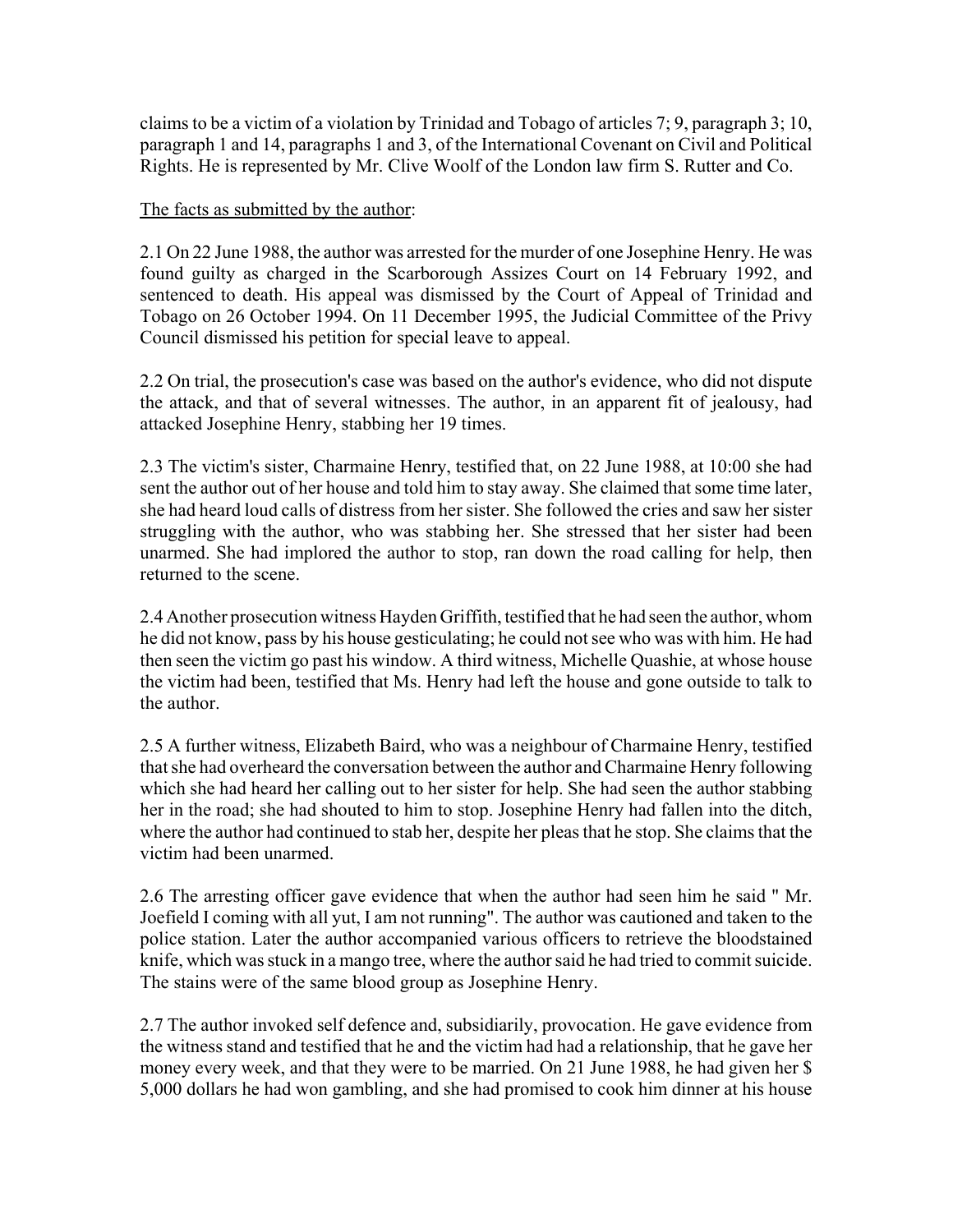that evening. When he returned home she had not been there. The author states that Josephine also failed to appear at court the following morning with the money as arranged, since he was expecting a fine for gambling. He went to look for her, first at her father's house where her sister Charmaine told him she was not there, then, at Michelle Quashie's, where he found her. He states that Josephine had come out of the house carrying a cutlass knife, with which she had been peeling a pineapple. The author testified that she told him that she had spent the money on tickets for a holiday for herself and three friends. He told her not to joke and to give him the money, so he could pay his fine and a debt he had with his foreman. He testified that she had abused him by saying: "is stupid \$ 5,000 you getting on so for, my body worth more than that". She then had cut his hand and a struggle ensued, during which he took the knife from her and started to "fire stabs", the next thing he knew was that the victim was in the canal covered with blood. He ran away taking his jumper and shoes of climbing up a mango tree and trying to hang himself. He went off to his grandmother's where the arresting officer found him. He claims he told the police he had been cut. During cross examination, he admitted he had not told the arresting officer that he had been cut.

#### The complaint:

3.1 Counsel submits that the author is a victim of a violation of articles 7 and 10, paragraph 1, of the Covenant, since he has been on death row for over four years and six months. It is argued that the delay in carrying out the execution is unconstitutional. In support of his argument, counsel refers to the judgment of the Judicial Committee of the Privy Council in Pratt and Morgan<sup>1</sup>, and to a judgment of the European Court of Human Rights.<sup>2</sup> Counsel further alleges that the anguish the author suffered during his pre-trial detention, facing the prospect of his execution, should he be convicted, should be relevant in adjudging whether the author has been a victim of inhuman and degrading treatment, in violation of the Covenant.

3.2 The author claims that his prologued pre-trial detention violated articles 9, paragraph 3, and 14 paragraph 3 (c), of the Covenant. In this respect he states that he was arrested on 22 June 1988 but that his trial only took place on 7 February 1992. This is said to be particularly unjustifiable in a case where there were no great difficulties in obtaining the attendance of witnesses, testimonies or evidence. Counsel argues that 44 months in pre-trial detention is incompatible with the Covenant; reference is made to the Committee's jurisprudence. 3 Counsel contends that the delay following the trial is equally attributable to the State party; reference is made to the Privy Council's Judgment in Pratt and Morgan.

3.3 The author claims that his trail was unfair. Counsel argues that the trial judge violated his obligation of impartiality by the way in which, during his summing-up, he dealt with the issues of self-defence and provocation. Counsel further claims that the judge gave an inaccurate account and misdirected the jury on the effect of the evidence adduced by the prosecution with regard to the issue of self-defence. He claims that the judge misdirected the jury by imposing an objective, as opposed to a subjective, test for self-defence. Finally, he claims that the judge did not give proper directions on the test of a reasonable man in provocation, thereby denying the author the possibility of being acquitted or convicted of the lesser charge of manslaughter. Moreover, counsel submits that the author has been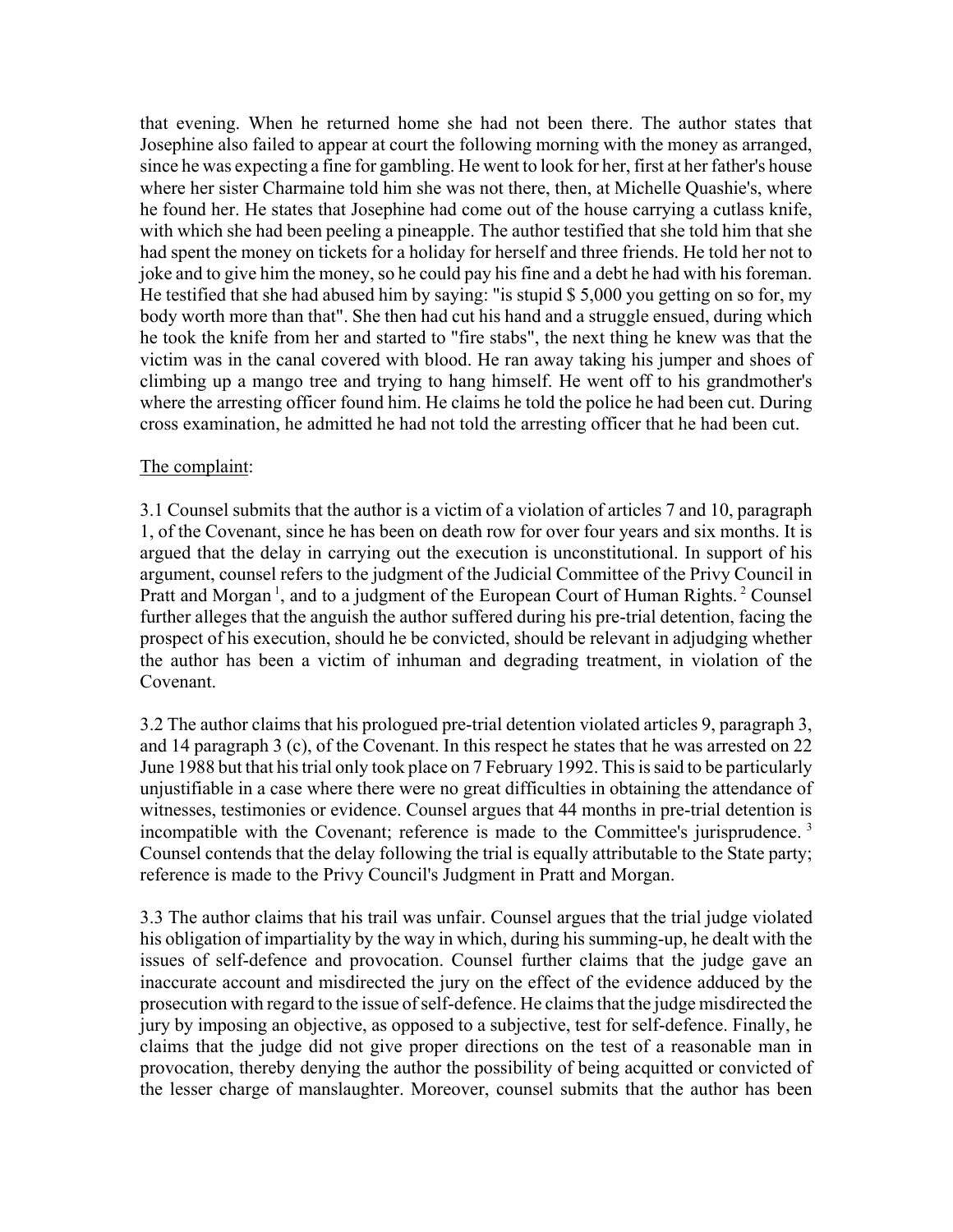denied a fair trial in that the trial judge should have discharged one of the members of the jury, who it is alleged was related to the victim.<sup>4</sup> It transpires, however, that this issue was not raised either on trial nor on appeal.

3.4 With regard to the appeal, the author claims that counsel who represented him before the Court of Appeal failed to properly consult with him, because she did not pursue two of the grounds of appeal prepared by a different Counsel, not giving the author any explanations, and denying him the possibility of clarifying the matter.

3.5 Finally, the author invokes a violation of article 6, paragraph 2, of the Covenant, because he was sentenced to death without the requirements of a fair trial having been met.

# State party's observations and Counsel's comments thereon:

4.1 By submission of 5 March 1996, the State party informed the Committee that it would submit its comments on the admissibility of the case by 18 March 1996. In a further submission dated 19 March 1996, the State party does not address the admissibility of the communication but, rather, informs the Committee that, to avoid further delays in the case of Mr. Smart, the State party would stay the author's execution for a period of two months only.

# 4.2 The State party submits as follows:

".. 1. The Government of Trinidad and Tobago is committed to upholding the rule of law and it would therefore not deny Mr. Smart access to the United Nations Human Rights Committee for the determination of his petition provided that the process is not abused by the condemned prisoner.

2. The Government however has a responsibility to ensure that these petitions are determined quickly so as not to frustrate the application of the law. Any delay or procrastination by the United Nations Human Rights Committee can have the effect of subverting the sentence of the Court and Constitution of Trinidad and Tobago.

3. The Government therefore requests the petition of Smart be heard and determined within two months of the Government of Trinidad and Tobago submitting its response to the application before the said Committee.

4. During the two month period, the Government will not carry out the death sentence. ..."

4.2 On 2 April 1996 the Committee, through its Chairman replied to the State party by letter, reminding it that it had been the State party's own failure to submit comments on the admissibility within the imparted deadline that had caused the delay in deciding on the case. The letter noted that the State party's Note Verbale of 19 March 1996 did not contain any information relating to the admissibility of the case. It further stated that the Committee intended to take up the communication during its 57th Session.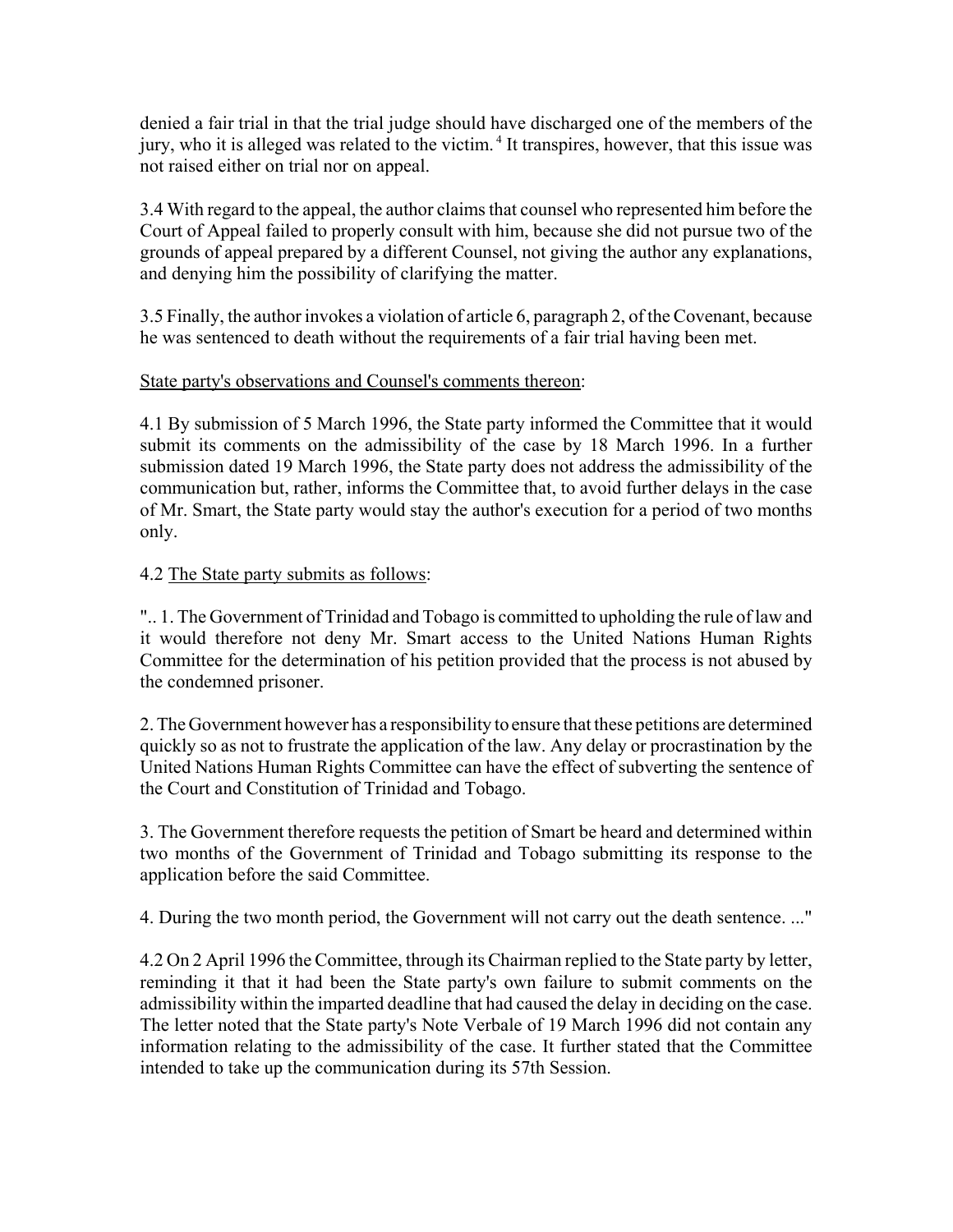4.3 In a further submission dated 20 May 1996 the State party argues that the communication is inadmissible for failure to exhaust domestic remedies. It submits that the rights which the author invokes in his communication are coterminous with rights protected by the Trinidadian Constitution and refers to sections 4, 5 and 14 of the Constitution and that it is for the author to seek redress in the High Court. The State party further notes that the Legal Aid and Advisory Authority has not received an application for legal aid from Mr. Smart for a constitutional motion.

5.1 In his comments, dated 14 and 19 June 1996, counsel refutes the State party's contention that the author can still pursue a constitutional motion, because the courts of Trinidad and Tobago and the Privy Council have ruled that: " [a] person's constitutional rights are not infringed if that person has a trial at which the trial judge possesses the common law rights to prevent an abuse of process". The courts have further held that once there has been a trial with a Judge and jury any person convicted can only take constitutional points relating to the fairness and conduct of the trial in criminal appeals against conviction<sup>5</sup>. In line with this jurisprudence, the author has exhausted his right of appeal against conviction.

5.2 In respect of the State party's contention that legal aid is made available and that the author simply chose not to request it, counsel confirms that the author did not request legal aid but argues that this was because of the perceived futility of requesting something that has never, to counsel's knowledge, been granted to anyone imprisoned who complained of similar infringements. Counsel claims that the State party does not say that a request for legal aid for a constitutional motion would be successful but simply that it is available. Counsel explains that the legal aid procedure is long and bureaucratic, and recalls that the Judicial Committee has ruled that there must be a period of at least four days between the reading of a warrant of execution and the scheduled date of execution. <sup>6</sup> Such a delay is activated by the reading of the warrant of execution, after an unreasonable delay between the time of conviction and that of the reading of the warrant. Counsel alleges that given the Trinidadian scheme of legal aid, it is not possible to submit an application in time once a warrant has been read. Counsel alleges that for practical purposes, legal aid to a death row inmate, such as the author, is not available in Trinidad and Tobago; thus, constitutional redress remains a hypothetical remedy.

# The Committee's admissibility decision:

6.1 During its 57th session, the Committee considered the admissibility of the communication. With respect to the requirement of exhaustion of domestic remedies, the Committee took note of the State party's arguments that a constitutional remedy was still open to the author. However the Committee also noted counsel's counter-argument that legal aid has never been made available for this purpose and in this respect the Committee recalled its constant jurisprudence that for purposes of the Optional Protocol, domestic remedies must be both effective and available. The mere affirmation by the State party that a remedy exists is not sufficient for the Committee to consider it an effective remedy which needs to be exhausted for the purposes of the Optional Protocol. In this respect, the Committee therefore found that it was not precluded by article 5, paragraph 2 (b),from considering the communication.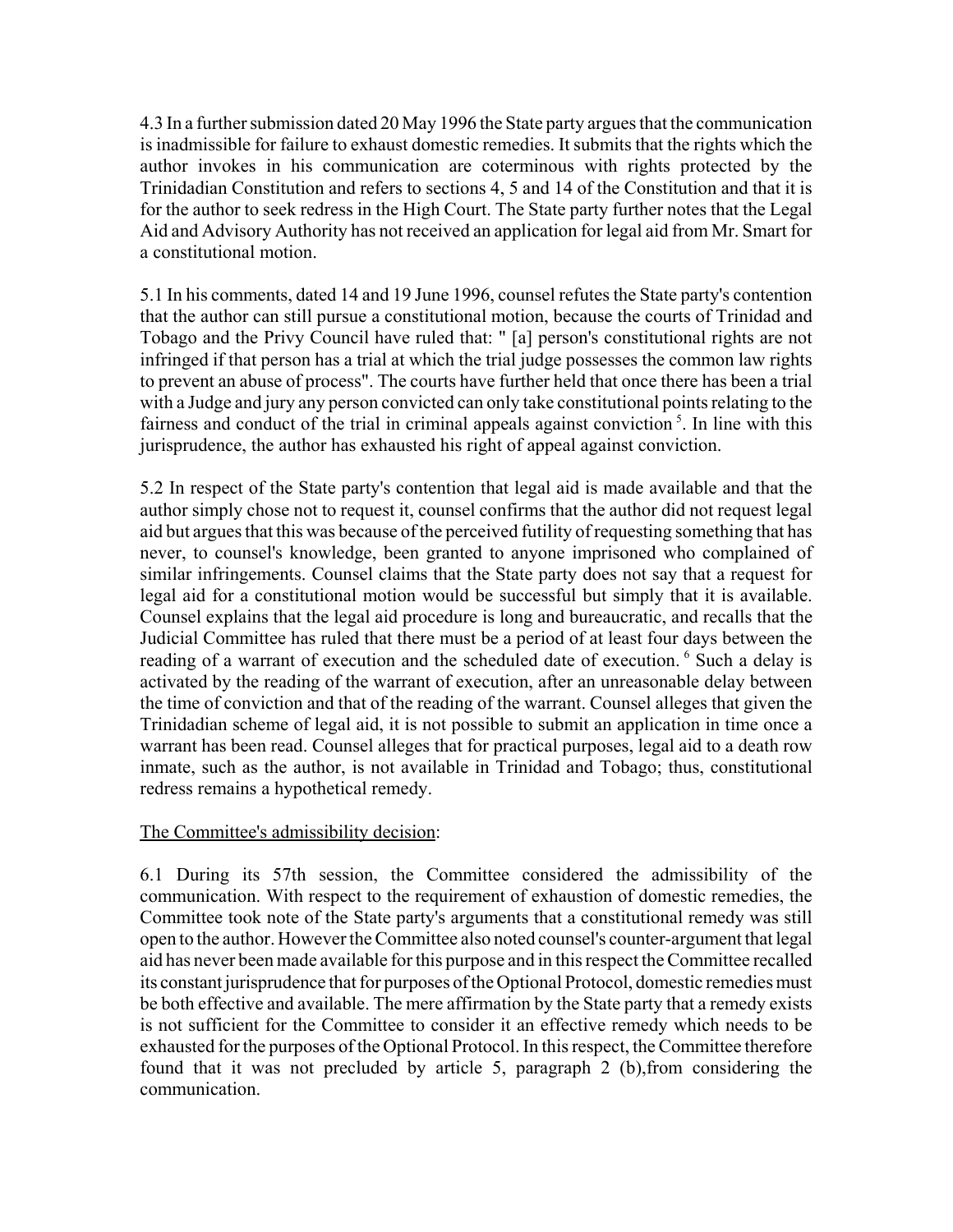6.2 With regard to the author's claim that his detention on death row amounts to a violation of articles 7 and 10 of the Covenant, the Committee referred to its prior jurisprudence that detention on death row does not per se constitute cruel, inhuman or degrading treatment in violation of article 7 the Covenant, in the absence of some further compelling circumstances. <sup>7</sup>

The Committee observed that the author has not shown in what particular ways he was so treated as to raise an issue under articles 7 and 10 of the Covenant. This part of the communication was therefore inadmissible under article 2 of the Optional Protocol.

6.3 As to the claim of undue prolongation in the judicial proceedings in violation of article 14, paragraph 5, of the Covenant, the Committee noted that, on the basis of all the information before it, it was clear that such delays in the appeal proceedings as occurred were essentially attributable to the author. In this respect the Committee noted the contents of an addendum in the Court of Appeal Judgement which stated that: "This appeal has been called up since 1st February of this year. Thereafter it was called up on five further occasions, stretching from then into the month of July. On each occasion the appellant was responsible for the delay since he had been constantly writing letters to the Registrar whenever the matter had been called up to say that his family had been busy seeking to retain private attorney. It was only when this Court decided to act and to appoint attorney by way of legal aid that the appellant, for the first time, retained private attorney. This he did in October of this year. It was clear to us all that the appellant was attempting by this manoeuvre to beat the Pratt and Morgan deadline as best he could". The Committee concluded that in this respect the author had failed to advance a claim under the Covenant, within the meaning of article 2 of the Optional Protocol.

6.4 The Committee considered that the author and his counsel had sufficiently substantiated, for the purposes of admissibility, that the delay of forty four months in bringing the author to trial and his continued detention throughout this period may raise issues under articles 9, paragraph 3 and 14, paragraph 3 (c), of the Covenant, which should be examined on the merits.

6.5 As to the author's allegation that he was inadequately represented during his appeal hearing, the Committee considered that the claim could raise issues under article 14, paragraph 3 (b), of the Covenant.

6.6 With regard to the rest of the author's claims, the Committee noted that these related primarily to the conduct of the trial by the judge and his summing-up to the jury. It recalled that it is generally for the courts of States parties to the Covenant to review the facts and evidence in a particular case. Similarly, it is for the appellate courts of States parties and not for the Committee to review the judge's instructions to the jury or the conduct of the trial, unless it is clear that the judge's instructions to the jury were arbitrary or amounted to a denial of justice, or that the judge manifestly violated his obligation of impartiality. The author's allegations and the trial transcript do not reveal that the conduct of his trial suffered from such defects. In particular, it is not apparent that the judge should have dismissed a juror, who it was alleged was a member of the deceased family, and by not doing so had violated his obligation of impartiality. In this respect the author's claims do not come within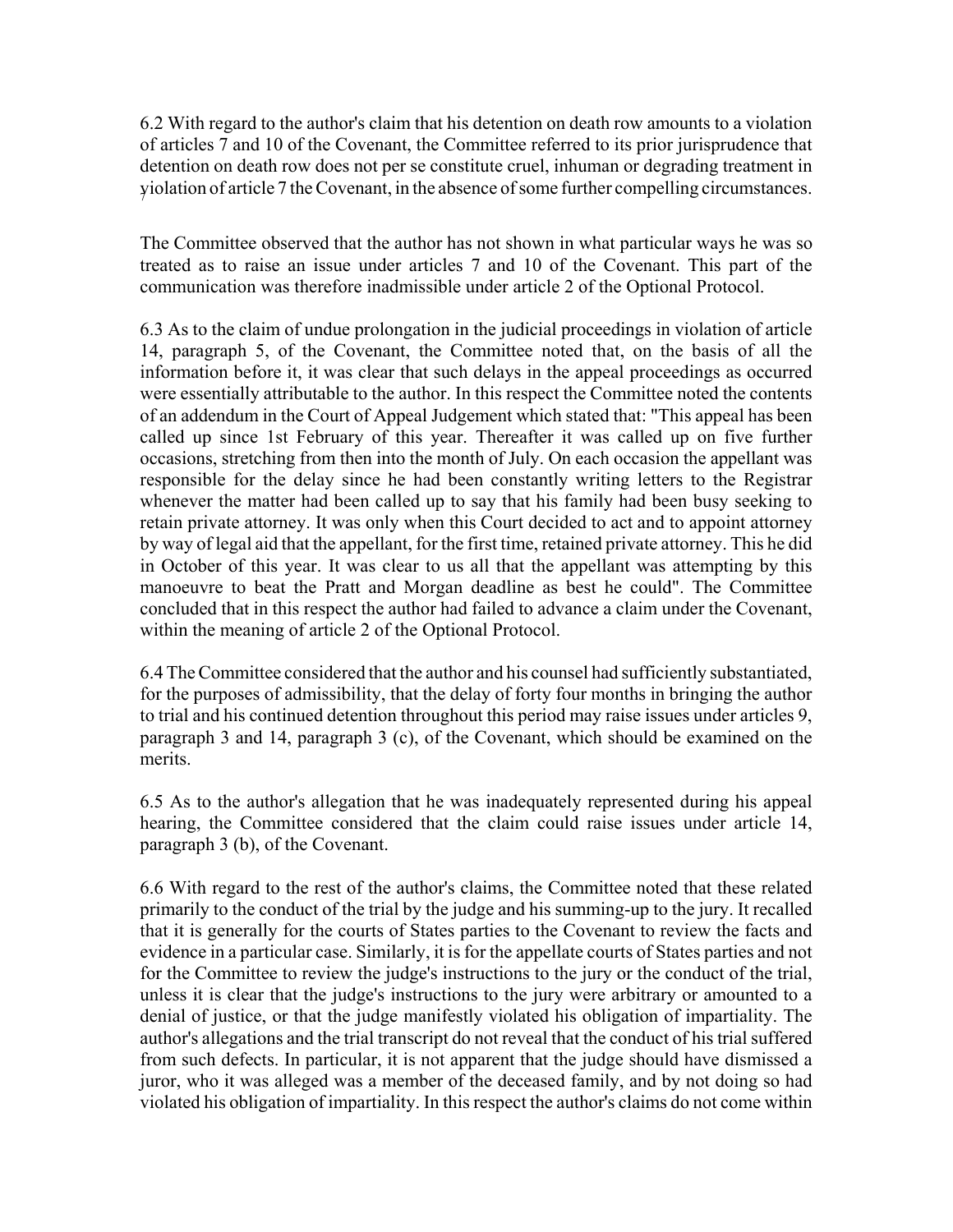the competence of the Committee. Accordingly, this part of the communication was declared inadmissible as incompatible with the provisions of the Covenant, under article 3 of the Optional Protocol.

6.7 On 5 July 1996, the Committee declared the case admissible with regard to article 9, paragraph 3, and article 14, paragraph 3 (c),(in respect of the claim of excessive delays in bringing him to trial) and with regard to the claim of inadequate representation on appeal under article 14, paragraph 3 (b) and consequently of article 6 of the Covenant.

State party's observations on the merits and counsel's comments:

7.1 By submission of 13 January 1997, the State party denies that there has been any violation of the Covenant, in the author's case.

7.2 As to the allegations concerning the delays in hearing the author's case the State party contends that a delay of 18 months between indictment and trial with a preliminary inquiring within the first three months cannot be construed to be unreasonable. In relation with this first delay it also contends that it was not unreasonable, since the Office of the DPP was suffering an acute shortage of professional staff to handle the continually rising case load. With respect to the delay between the indictment and the trial itself the State party contends that the trial first came up for a hearing on 9 April 1990 and was adjourned nine times. On all but one occasion the prosecution was ready to proceed. The eight applications for adjournments were made by the defence and the court granted them. The trial commenced on 2 February 1992, it was completed by 14 February, within twelve days. The State party contends that the delays were of the author's own making, since only one adjournment was requested by the prosecution and that was the result of industrial action in the legal department at the time of the hearing.

7.3 Concerning the allegations of inadequate representation on appeal, in breach of article 14, paragraph 3 (b), in that counsel in Trinidad and Tobago, on appeal did not submitted two of the grounds of appeal put forward by the author's counsel in London, the State party contends that there is no merit to this allegation. It submitted an affidavit from the author's counsel in Trinidad and Tobago, Ms Paula Mae Weeks<sup>8</sup> where she states: " From the outset Mr Smart instructed me to forward the documents related to his appeal to English solicitors, Ingledew, Brown, Bennission [...] I did so and later received from them draft Grounds of Appeal. Further, at the point at which I entered the matter Alice Yorke-Soohon Attorney-atlaw had already twice filed Grounds of Appeal in the matter. I reviewed all the grounds and adopted and incorporated those with which the law and I were in agreement. I did not explain this decision to Mr. Smart since these were matters exclusively with the purview of an Attorney-at-law. Mr Smart could make no useful input in respect of such matters". She further added: " I am of the firm belief that every viable ground of appeal that could have been advanced on Mr. Smart's behalf was ventilated adequately before the Court of Appeal".

8.1 In comments, dated 17 March and 4 June 1997 counsel submits that it is inadmissible for the State party to try and justify its failure to comply with its Covenant obligations by reference to administrative problems, if these exist and delays occur these should be limited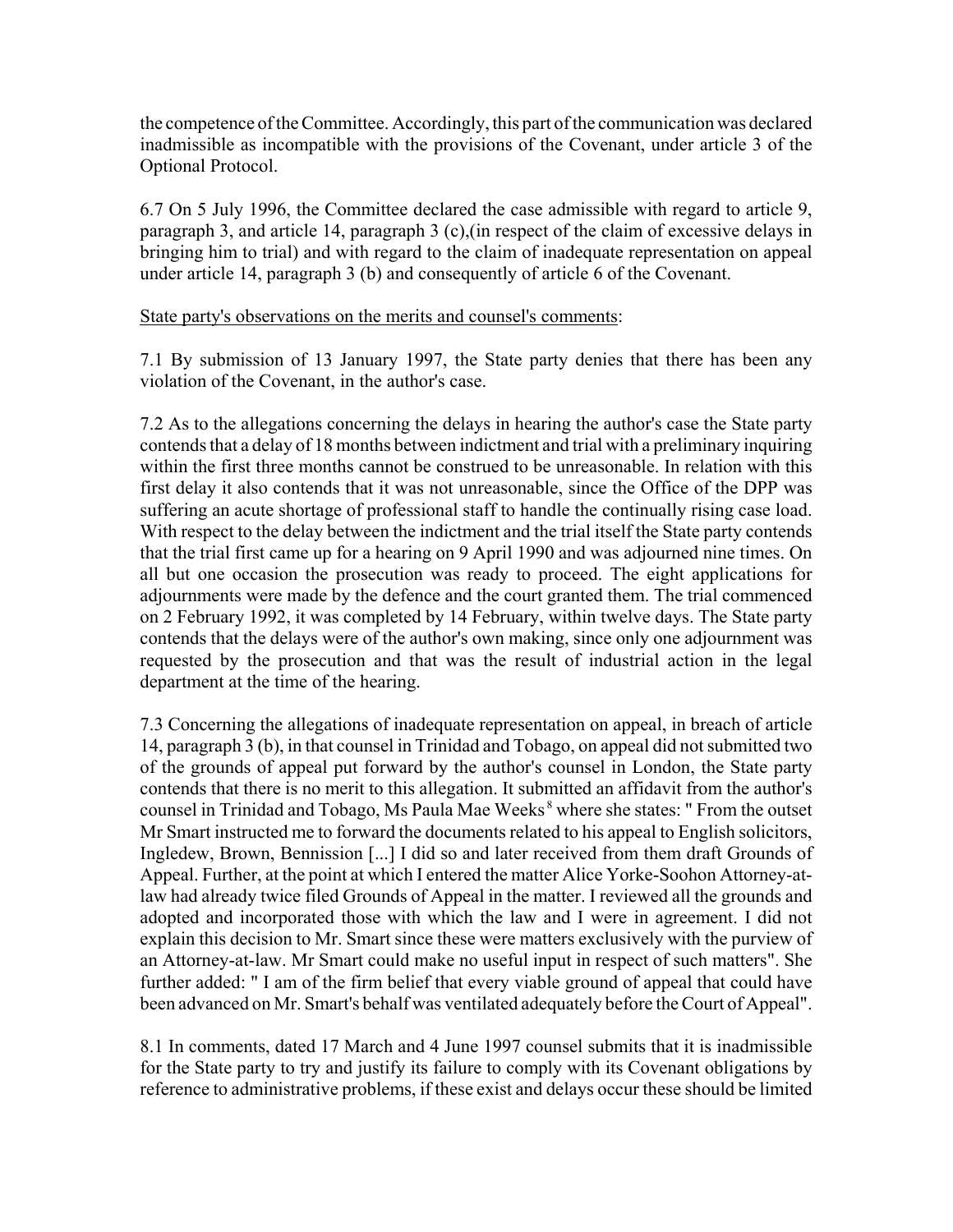to those cases where persons are not detained in custody before trial. With respect to the adjournments requested by the defence, the author states that the Supreme Court (High Court) in Tobago sits for only one month each year, as a consequence substantial delays are caused. The adjournments requested on behalf of the author took place in two months but because of the sitting arrangements made by the State party for the Supreme Court in Tobago, these adjournments were spread over a period of two years. It appears that the adjournments were requested to enable the author to be represented by Mrs Yorke at trial. Counsel states that the author cannot be held responsible for the sitting arrangements made by the State party in Tobago.

8.2 On the claims under article 14, paragraph 3 (b), counsel reiterates his claim that counsel in Trinidad acted against the author's wishes by not following the instructions of counsel in London, and if she had wanted authority to drop grounds of appeal she should have consulted with Clive Smart. The author states that at the time he met with Ms Weekes nothing about the case was discussed only the payment of fees.

9.1 In a further submission, dated 26 August 1997, the State party through its London solicitors, states that the delays admitted to by the State party are admitted as a matter of fact and not as a concession in the legal sense. It reiterates that these were not unreasonable and that the majority of adjournments were attributable to the author, either because the defence was not ready or due to unavailability of counsel.

9.2 It further submits that the State party is unable to respond to the author's superficial complaints that counsel may not have followed instructions, that it should have been plain to the author whether his instructions were followed or not. It further notes that the English solicitors are referring to matters which were taking place in Trinidad, Port of Spain and in respect of which they have no direct knowledge, information or instructions.

### Examination of the merits:

10.1 The Human Rights Committee has considered the present communication in the light of all the information made available to it by the parties, as provided for in article 5, paragraph 1, of the Optional Protocol.

10.2 The State party has conceded that a period of over two years elapsed between the author's arrest on 22 June 1988 and the date set down for the beginning of the trial in September 1990. This delay in itself constitutes a violation both of article 9, paragraph 3, and of article 14, paragraph 3 (c). In these circumstances the Committee need not decide whether the further delays in the conduct of the trial, are attributable to the State party or not.

10.3 The author has alleged a violation of article 14, paragraph 3 (b), in that counsel did not follow his instructions in respect of the grounds of appeal to be put to the court. This is said to have denied him adequate representation on appeal as envisaged under the Covenant. The Committee notes that it is not apparent from the material before it that counsel's decision to drop two grounds of appeal was a function of anything else but her professional judegment. There is no evidence that counsel's behaviour was arbitrary or incompatible with the interests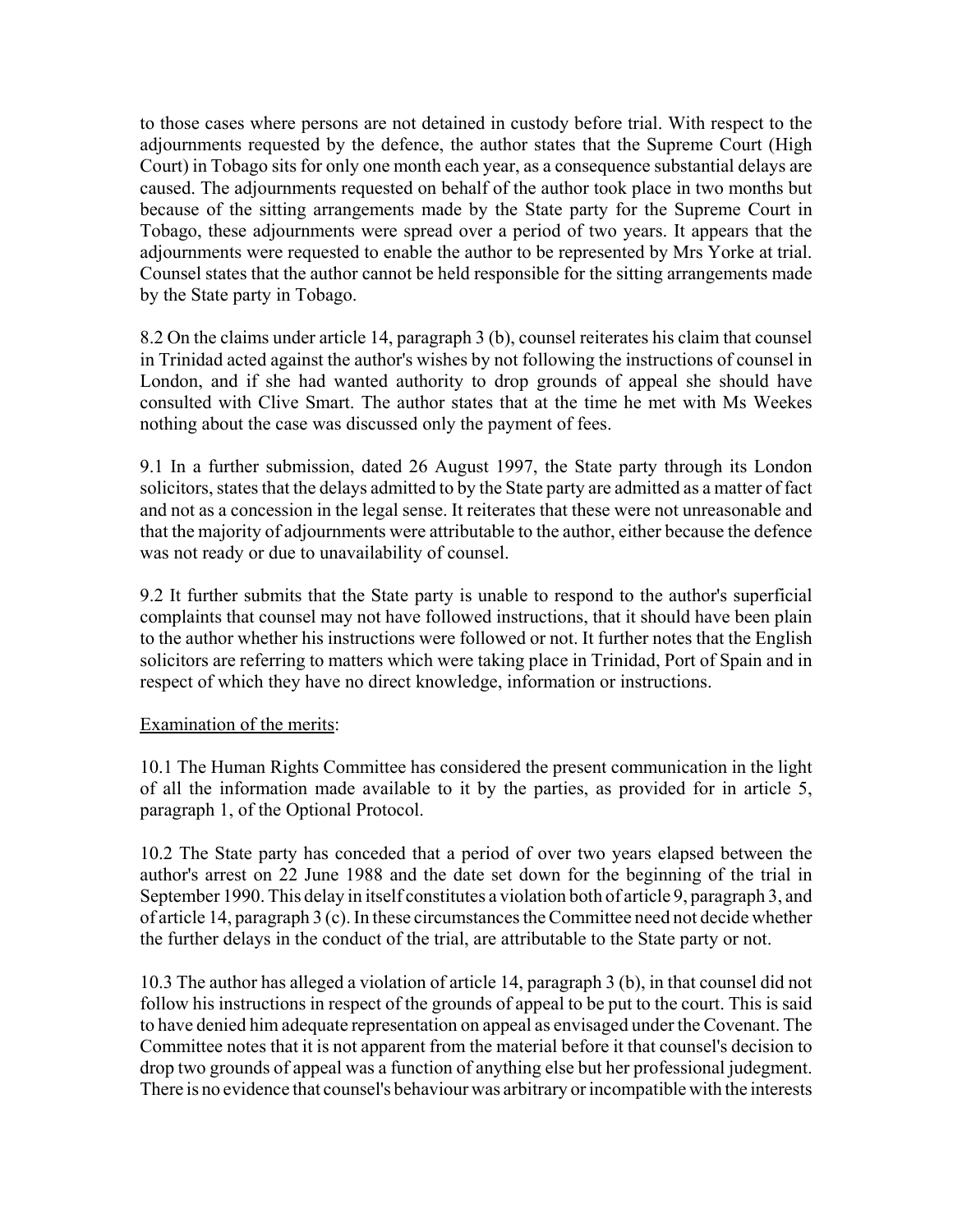of justice. In the circumstances, there has been no violation of article 14, paragraph 3 (b), of the Covenant.

11. The Human Rights Committee, acting under article 5, paragraph 4, of the Optional Protocol to the International Covenant on Civil and Political Rights, is of the view that the facts before it disclose a violation of articles 9, paragraph 3, and 14, paragraph 3 (c), of the Covenant.

12. In accordance with article 2, paragraph 3 (a), of the Covenant, the State party is under an obligation to provide Mr. Smart with an effective remedy, including commutation and compensation. The State party is under an obligation to ensure that similar violations do not occur in the future.

13. Bearing in mind that, by becoming a State party to the Optional Protocol, the State party has recognized the competence of the Committee to determine whether there has been a violation of the Covenant or not and that, pursuant to article 2 of the Covenant, the State party has undertaken to ensure to all individuals within its territory and subject to its jurisdiction the rights recognized in the Covenant and to provide an effective and enforceable remedy in case a violation has been established, the Committee wishes to receive from the State party, within 90 days, information about the measures taken in connection with the Committee's Views.

[Adopted in English, French and Spanish, the English text being the original version. Subsequently to be issued also in Arabic, Chinese and Russian as part of the Committee's annual report to the General Assembly.]

 $\mathcal{L}_\text{max}$ 

1/ Pratt and Morgan v. Attorney General of Jamaica et al. (1993), (Privy Council) Appeal No. 10 of 1993, Judgment delivered on 2 November 1993.

2/ Soering v. United Kingdom (1989), 11 EHRR 439.

3/ Communication No. 6/1977 (Sequeira v. Uruguay), Views adopted on 29 July 1980, and Communication No. 203/1986 (Muñoz Hermoza v. Peru), Views adopted 4 November 1988.

4/ From the trial transcript, it appears that two of the jurors who were selected disqualified

<sup>\*/</sup> Made public by decision of the Human Rights Committee.

<sup>\*/</sup> The following members of the Committee participated in the examination of the present communication: Mr. Nisuke Ando, Mr. Prafullachandra N. Bhagwati, Mr. Th. Buergenthal, Lord Colville, Mr. Omran El Shafei, Ms. Elizabeth Evatt, Mr. Eckart Klein, Mr. David Kretzmer, Mr. Rajsoomer Lallah, Ms. Cecilia Medina Quiroga, Mr. Julio Prado Vallejo, Mr. Martin Scheinin, Mr. Maxwell Yalden and Mr. Abdallah Zakhia.